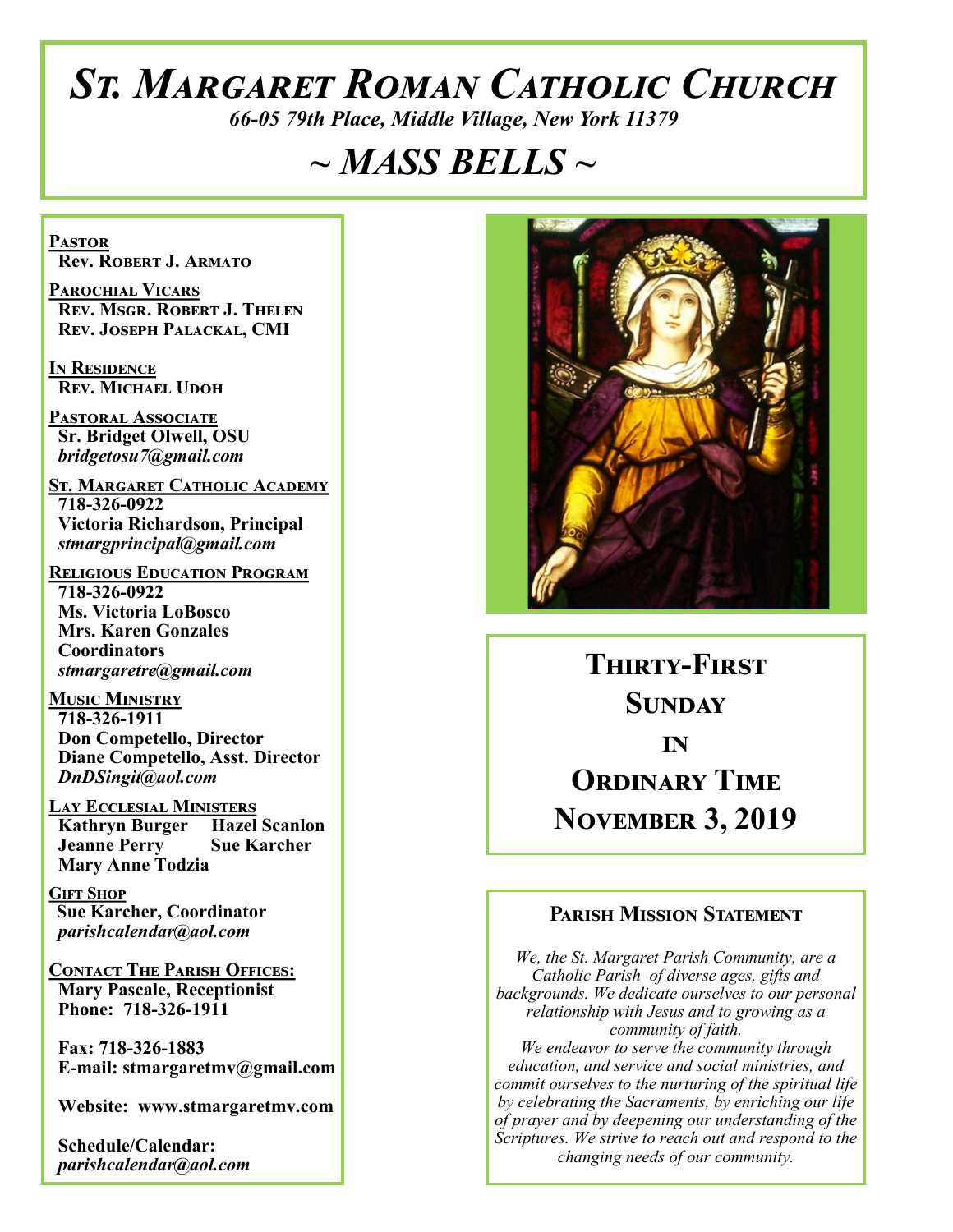## *MASSES FOR THE WEEK*

| SUN.                           | NOVEMBER 3 - THIRTY-FIRST SUNDAY IN<br><b>ORDINARY TIME</b>                                                                                                                                                                                                                                                                |
|--------------------------------|----------------------------------------------------------------------------------------------------------------------------------------------------------------------------------------------------------------------------------------------------------------------------------------------------------------------------|
| 7:30<br>9:00                   | All Souls Novena<br>Il Ppoplo della Parocchia/Souls in Purgatory/<br>Antonino Catalano/Filippo, Leonardo e Maria<br>Curatolo/Calogero e Salvatore DiMaggio/Iole<br>Colalella/Francesco e Maria Virruso/Pellegrino<br>e Giuseppe Benfari/Salvatore Battaglia/<br>Rosaria e Paolo Marino/Michela Ognibene/<br>Maria Candela/ |
| 10:30<br><b>NOON</b><br>5:00PM | Antoinette Biel<br><b>Ralph Kistner</b><br>Aida Baker/John & Muriel Fowler                                                                                                                                                                                                                                                 |
| MON.<br>7:00<br>9:00           | <b>NOVEMBER 4 - ST. CHARLES BORROMEO</b><br>All Souls Novena<br><b>Purgatorial Society</b>                                                                                                                                                                                                                                 |
| TUE.<br>7:00<br>9:00           | <b>NOVEMBER 5 - WEEKDAY</b><br>Maria Kump (BIRTH)<br>All Souls Novena                                                                                                                                                                                                                                                      |
| WED.<br>7:00<br>9:00           | <b>NOVEMBER 6 - WEEKDAY</b><br>All Souls Novena<br>Veronika Tramposch                                                                                                                                                                                                                                                      |
| THU.<br>7:00<br>9:00           | <b>NOVEMBER 7 - WEEKDAY</b><br>The Kunzinger & Scaturro Families<br>All Souls Novena                                                                                                                                                                                                                                       |
| FRI.<br>7:00<br>9:00           | <b>NOVEMBER 8 - WEEKDAY</b><br>All Souls Novena<br>Antoinette Carneglia                                                                                                                                                                                                                                                    |
| SAT.                           | <b>NOVEMBER 9 - DEDICATION OF THE</b><br><b>LATERAN BASILICA</b>                                                                                                                                                                                                                                                           |
| 9:00                           | <b>Collective: All Souls Novena/Souls in</b><br>Purgatory/Bill & Lee DiGiovanna/Giuseppina<br>Gennari/                                                                                                                                                                                                                     |
| 11:45                          | Memorial Mass: Carmela Chirdo, Frank Costa,<br>Concetta Giampapa, Frank R. Gallo, John L<br>Camus, Mildred LoCascio, Rosalen H. Becker,<br>Julius Krines,                                                                                                                                                                  |
| 5:00PM                         | Kathleen Duffy & Rita D'Ambrosio                                                                                                                                                                                                                                                                                           |
| SUN.<br>7:30                   | <b>NOVEMBER 10 - THIRTY-SECOND SUNDAY</b><br>IN ORDINARY TIME<br>Catherine, Michael, Tom & Rosaleen Reilly                                                                                                                                                                                                                 |
| 9:00<br>10:30<br><b>NOON</b>   | Antonino Catalano/Angela, Vincenza e<br>Salvatore Vitale/Leonarda Asaro/Maria<br>Chiarenza/Antonieta Caleca/Tommaso, Maria e<br>Carmelo Pistone/<br>People of the Parish<br>Martin & Charlotte Wintergerst                                                                                                                 |
| 5:00PM                         | All Souls Novena                                                                                                                                                                                                                                                                                                           |

## **THE RECTORY WILL BE CLOSED ON MONDAY, NOVEMBER 11 IN OBSERVANCE OF VETERAN'S DAY MASS IS AT 9:00 AM ONLY**

# **PARISH INFORMATION**

**Rectory Office Hours Monday - Friday - 9 am to Noon, and 1 pm to 5pm Tuesday & Wednesday evenings 5-7pm Saturday - by appointment Sunday - closed**

**CONFESSIONS** - Saturday, 4-4:45 pm or by appointment with a priest.

**NOVENA** to Our Lady of the Miraculous Medal Mondays after the 9am Mass.

# **THE ROSARY AND DIVINE MERCY**

devotion are prayed every morning in the church at 8:30am.

**BAPTISMS** take place on the 1st and 3rd Sundays of the month. Please call the rectory for an appointment and to register your child.

**WEDDINGS MUST** be scheduled at least six months in advance by appointment with a priest or a deacon. Please call the rectory office. For marriage preparation information visit www.pre-cana.org.

**THE ENGLISH CHOIR** rehearses on Tuesday, at 7 pm in the Church. Tenors and baritones needed!

**IL CORO ITALIANO** prattica ogni Domenica prima della Messa Italiana.

**THE YOUTH CHOIR** rehearses on Monday, from 6-7 pm in the Church. For more info, DnDsingit@aol.com

**BOY SCOUT TROOP #119** meets on Tuesdays from 7:15-9 pm in the Parish Hall. New members are welcome, age 10 1/2 & up. Call Mr. Krzewski, 718-894-4099.

**CUB PACK #119** meets on Mondays from 7-8:30 pm in the Parish Hall. New members welcome, age 6 to 10-1/2. Call Mr. Krzewski, 718-894-4099.

**SENIOR CITIZENS** meet every Wednesday at 12 Noon in the Parish Center.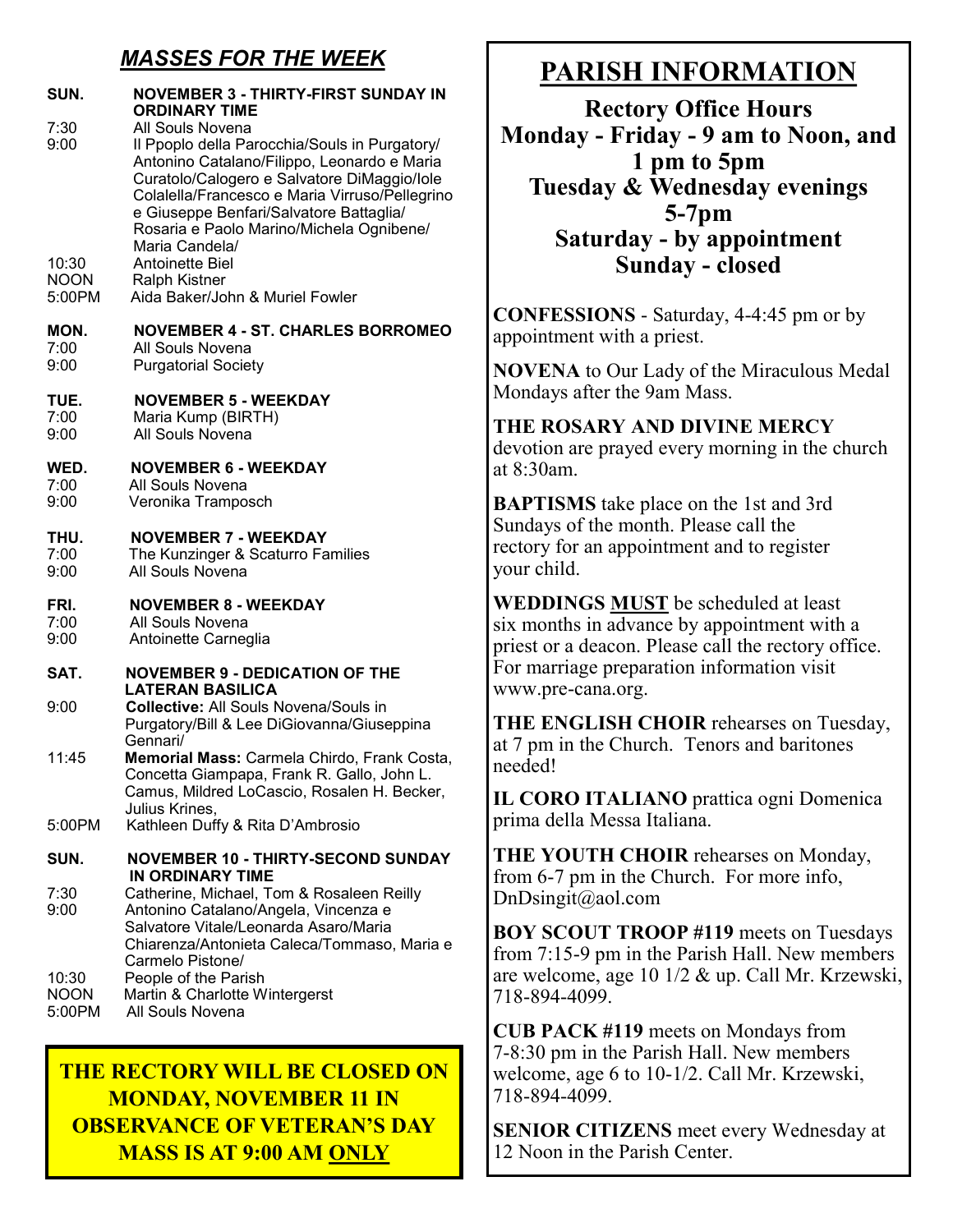# PLEASE PRAY FOR OUR SICK

Karen Guarascio, Connie Faccibene, Linda Frazier, Cari Ann Falk-LoBello, Glen Falk, Ronald Frazier, Robert Sabini, Lee Falk, Scott White, Baby McKinley Kelleher, Sean Harrison, Justin James Quirke, Elizabeth Ott, John Wert, Mary Harrison, John Murphy, Anne McGinnis, Norma Voyer, Vicky Turato, Julio Pelaez, Maritza Gutierrez, Graciela Mora, Cindy Mulore, Salvatore Tuttolomondo, Gloria Mojica, Gloria Pemaj, Anne Gorian, Allen McConville, Joseph Simon, Jack Marchindiondo, The Scaturro Family, Joseph Siano, Louis Pitelli, Marion Caracciola, Vita Mazzola, Giovanni Campo, Edward Stoltzenberg, Louis Pittelli, James Graff, Carol Arevalo, Immaculate Marge D'Elia, Jim O'Friscoll, Mary Rigovich, Matteo Sabini, Bob Biolsi, The Mojica Family, Fr. William Farrugia, Msgr. Leonard Badia, Matthew Zender,

*The names will remain for 3 months, please call 718-326-1911 and ask for continued prayers.*

## **Prayer Requests**

**Pray for vocations to the Priesthood and Religious Life.** 

**Please pray for our men and women from our Parish serving in the defense of our country: Lt. Col. Thomas Frohnhoefer Sgt. Robert A. Domenici** 



#### *WE RECALL OUR BELOVED DECEASED*

*Especially, Julius Krines May they rest in Christ's Peace!*

## **MEMORIALS**

## *WINE & HOST THIS WEEK*

*are offered in memory of Leonardo, Filippo e Maria Curatolo at the request of Geraldine.* 

### *TABERNACLE LAMP THIS WEEK*

*is lit in memory of Anthony Tavarone.* 



#### **TODAY'S READINGS**

 *Thirty-First Sunday in Ordinary Time* 

Wis  $11:22-12:2$ Ps 145:1-2, 8-9, 10-11, 13, 14 2 Thes 1:11-2:2 Lk 19:1-10

### **READINGS FOR THE WEEK**

 Monday: Rom 11:29-36 Ps 69:30-31, 33-34, 36 Lk 14:12-14 Tuesday: Rom 12:5-16ab Ps 131:1bcde, 2, 3 Lk 14:15-24 Wednesday: Rom 13:8-10 Ps 112:1b-2, 4-5, 9 Lk 14:25-33 Thursday: Rom 14:7-12 Ps 27:1bcde, 4, 13-14 Lk 15:1-10 Friday: Rom 15:14-21 Ps 98:1, 2-3ab, 3cd-4  $Lk$  16:1-8 Saturday: Ez 47:1-2, 8-9, 12 Ps 46:2-3, 5-6, 8-9 1 Cor 3:9c-11, 16-17 Jn 2:13-22 Sunday: 2 Mc 7:1-2, 9-14 Ps 17:1, 5-6, 8, 15 2 Thes 2:16-3:5 Lk 20:27-38 or Lk 20:27, 34-38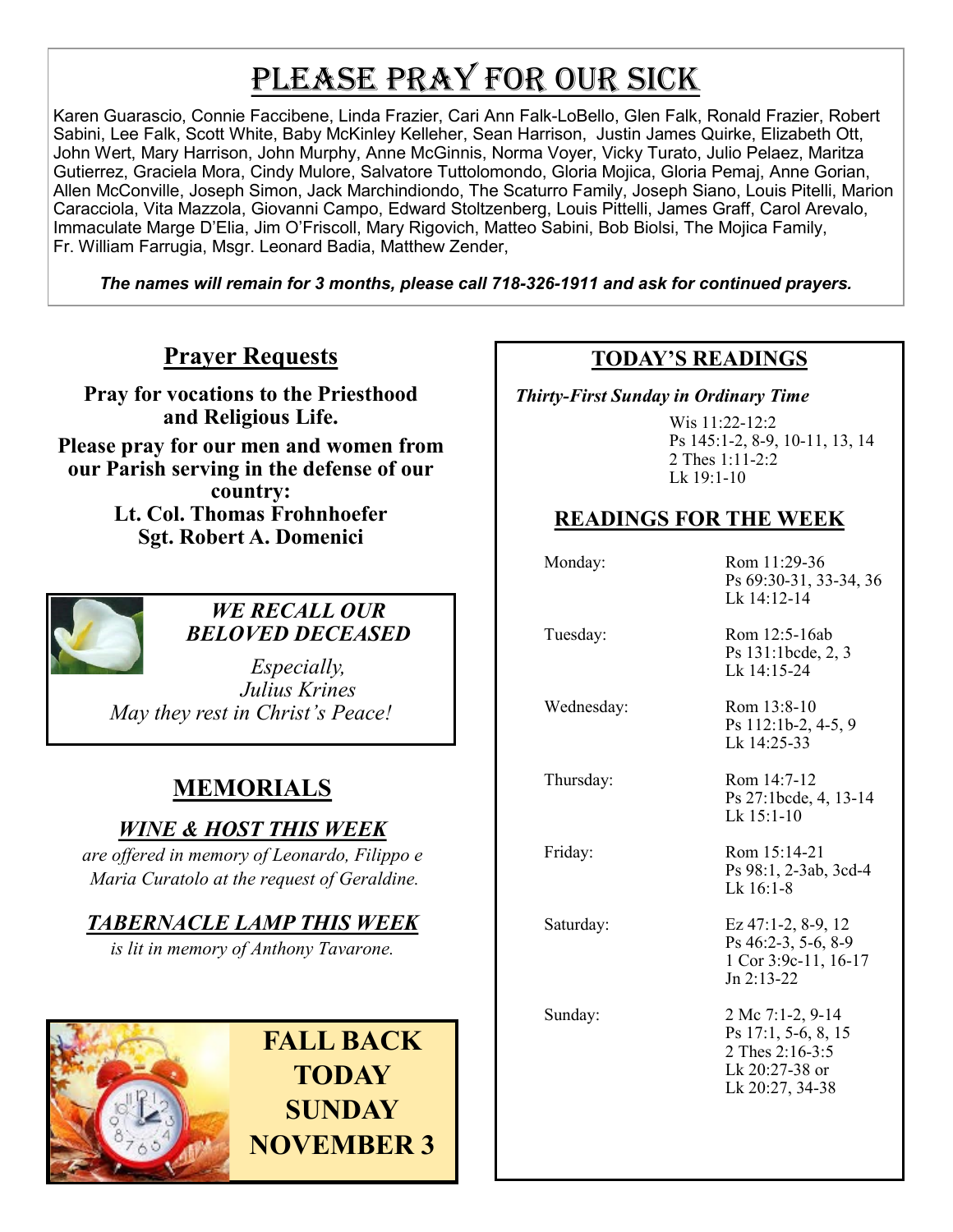

## **MEMORIALIZE A MISSALETTE FOR 2020**

 You can put the name of a loved one on a missalette for one year. There are

two types of forms: one "In Honor of (livingwhite)", and one "In Memory of (deceased-purple)". Each person who uses the missalette is asked to pray one Hail Mary for your intention.

 Forms are in the vestibule and on the radiators in Church. Please fill out the form and return it to the Rectory as soon as possible, or place it in the collection basket in an envelope together with your \$10.00 donation for each commemoration.

## **160TH ANNIVERSARY EVENTS**

*Save the dates!* Several events are being planned for the celebration of our Parish's 160th anniversary. Among them are *Lessons and Carols* on **Sunday afternoon, Dec. 15,** followed by light refreshments and a raffle drawing, and a *jubilee dinner-dance* benefiting the Parish and the Academy on **Saturday evening, May 16.**

#### **PARISH REGISTRATION**

 Very often, people come to the Rectory asking for a certificate or letter attesting to their being active members of our Parish. That's hard for us to do, if there is no record of their being registered.

 All families worshiping here at St. Margaret's are encouraged to register with the Rectory Offices. All you have to do is complete the following information and drop it into the collection basket. We'll take it from there.

 $\mathcal{L}_\text{max}$ 

Name:

Address:

Phone #:  $($   $)$ -  $-$ 

**BLOOD DRIVE UPDATE**

 **MANY, MANY THANKS** from the New York Blood Center to all who braved the monsoon rains last Sunday and responded to the request for much needed blood donations. Last Sunday's Blood Drive was a **HUGE SUCCESS!** We are happy to report that **97 units of blood** were collected bringing our total number of donations for 2019 to 361, our best yearly total ever!!

 Very special thanks to our parish Blood Drive volunteers Anne & Tom Lenihan and Annette Dubiel who provided service above and beyond the call of duty to make the blood donation process run smoothly throughout the day.

A job well done by all!!

#### **HOMEBOUND MINISTRY**

 Members of the St. Vincent de Paul Society are helping us to extend our Parish ministry to the sick or elderly homebound, so that we can address their needs for the Sacraments, food, and/or social contact. Please call Terry **(1-718- 326-0188)** to set up a visit by a Society member or a priest.

#### **ANOINTING OF THE SICK**

 Please do not delay in contacting the Rectory in the event that someone needs the Sacrament of Anointing of the Sick because of advanced age or illness.

#### **COMMITMENT**

 Many thanks to the more than 100 families who have made a commitment to increase their weekly contributions to the Parish! Forms are available in church for you to use, if you haven't completed one yet. *Your*  Parish is counting on you.

 You also can use the form to register as a parishioner and/or to request envelopes.

 Sadly, many people are still giving just \$1 to \$3 per week, whether in envelopes or loosely. Surely, all of us can do a better job at good stewardship in appreciation for God's many gifts to each one of us.

Again, thanks for your sacrifice and generosity!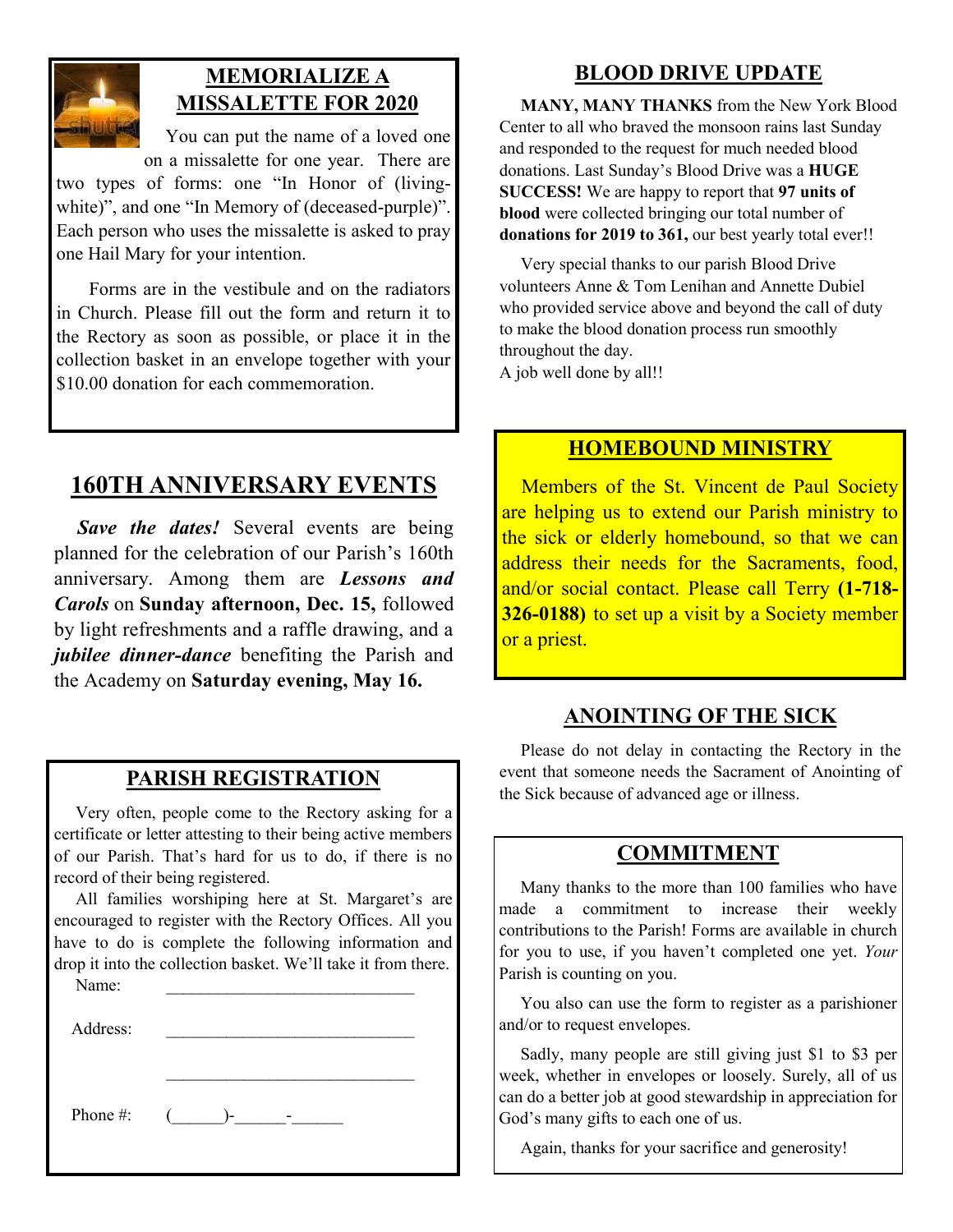# **St. Margaret Gift Shop**

Wednesdays, 12:00 - 4:00pm Saturdays, 4:00 - 5:00pm Sundays, 9:00am - 1:00pm

We have a selection of religious goods: Rosaries - Medals - Gifts Crucifixes - Statues - Bibles other books **AND MORE!**

If we don't have it, we'll try to get it for you. The Gift Shop is located in the rectory. Please use the red side door in the parking lot. If the door is closed, please knock.

Contact us: **parishcalendar@aol.com**

### **E-GIVING IS HERE!**

 Have you signed up yet with *Faith Direct* or another e-giving service? It benefits both you and our Parish. Enrollment is friendly, safe, and troublefree, AND you can change your intended giving anytime that you wish.

Please visit our Parish website, **stmargaretmv.com,**  and click DONATE, or contact the Rectory, **718-326-1911** for more information.

## **ANNUAL CATHOLIC APPEAL**

 We've done it!!! We're now at **\$67,202, 102.0%** of our*Annual Catholic Appeal goal of*  **\$65,897**, thanks to the **181** families who have pledged so far.

 **\$65,728** has been paid in already. If you've been hesitating until now, this is a good time to consider giving to this year's *Appeal,* as your donation will come to the Parish. *All money collected over goal that is received by 12/31/19 comes back to the Parish.* Envelopes are still available in church. *Send your donation directly to the Appeals office.*

## **Monthly Memorial Mass**

 A **bi-lingual (English and Italian) memorial Mass with music** is celebrated each month for the repose of the souls of those who were buried from our church during the preceding month.

 While we no longer celebrate private memorial Masses, families who wish to have an annual or "month's mind" Mass offered for a loved one can join in this monthly celebration. Please contact the Rectory at 718-326-1911 to make the arrangements.

 **The next memorial Mass will be celebrated at 11:45 am Saturday, November 9. See pg. 2 for listing.** 



## **THE ST. VINCENT FOOD PANTRY**

is located in the Convent 66-25 79th Place

#### **The Pantry is open every WEDNESDAY AND SATURDAY from 10:00 am to 12:00 Noon.**

*The Holidays are coming! Please donate coffee, tea, apple juice or cider, stuffing mix, canned yams, instant mashed potatoes, gravy, cranberry sauce and cooking oil. For more information call Terry, 718-326-0188*

*As always, thank you for your generosity!*

## **SAVE THE DATE . . .**



 This year our **Lessons & Carols** will be dedicated to the deceased members of the adult choir, who had served for many years.

 Lessons & Carols will be a combination of our adult choirs and our "Cherub" (youth) choir and their parents!

 Please join us for a prayerful and spiritual afternoon. Mark the date, December 15 at 3:00pm in the Church.